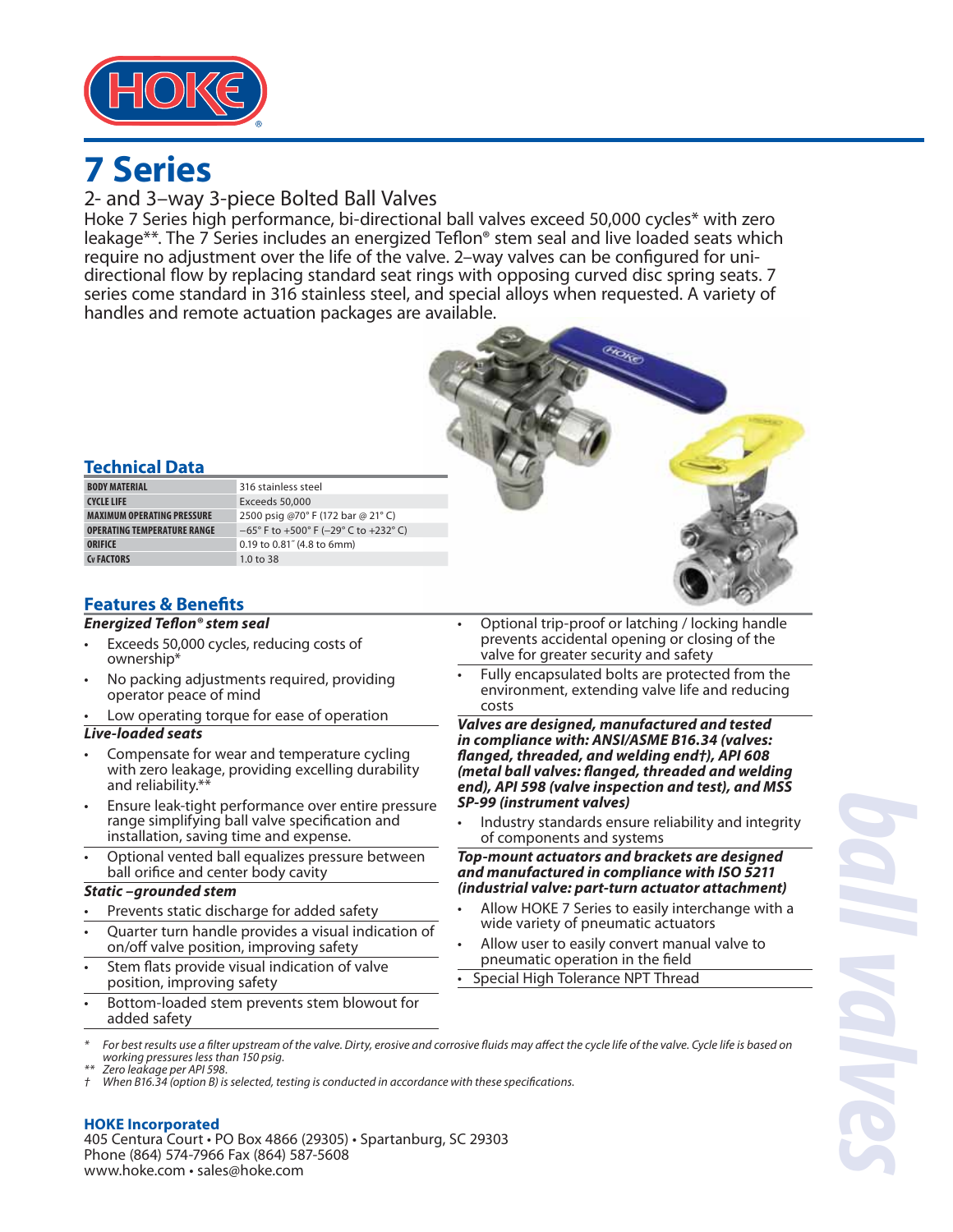## *Materials of Construction*



- compressed O-rings apply constant dynamic force to the seats which make a leak tight seal against the ball.
- High pressure operation: Rising system pressure pushes the floating ball against the downstream seat enhancing the constant dynamic force generated by the O-rings which results in a leak-tight seal.
- Thermal cycling and wear: Due to their resilient characteristics compressed O-rings apply constant dynamic force to the seats, compensating for expansion and contraction of components due to thermal cycling and wear.
- Bi-directional flow: Energized seat rings utilizing compressed O-rings allow control of process fluid in both directions.

**Optional Spring Loaded Seats** Opposing curved disc spring seats (upstream only) in lieu of standard seat ring allow unidirectional flow.

- Available for 2–way valves only.
- Provide high cycle life and zero leakage.
- Located on upstream side only, no seat assembly is located on downstream side of ball for this option.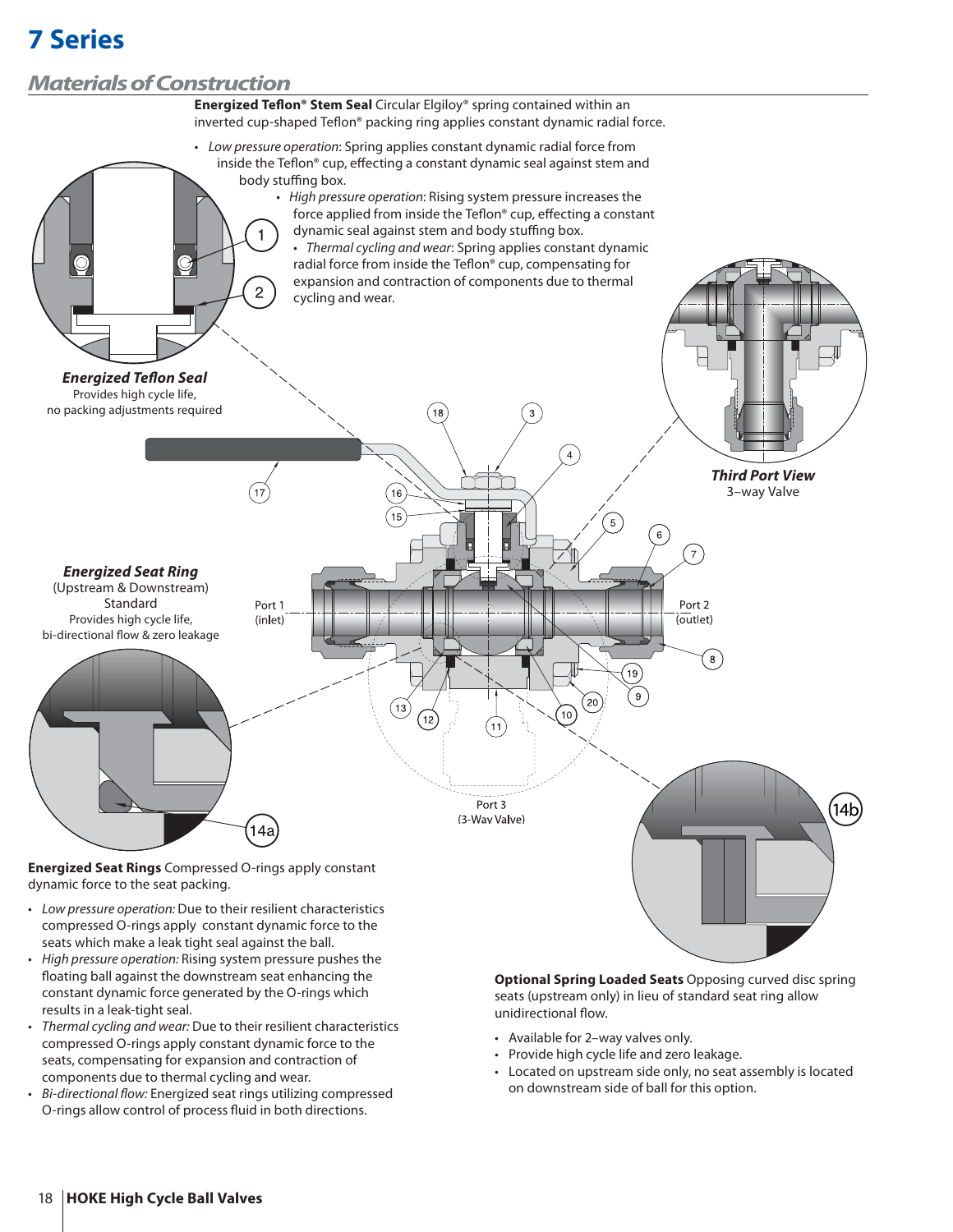# *Materials of Construction*

### **316 Stainless Steel Valve with 'G' Seat and Seal Material – 15% Graphite fi lled Tefl on® (standard)**

|                 | <b>DESCRIPTION</b>                                   | <b>COMPONENT MATERIAL</b>        | <b>GRADE/ASTM SPECIFICATION</b> |
|-----------------|------------------------------------------------------|----------------------------------|---------------------------------|
|                 | Energized Teflon® stem seal*                         | Graphite-filled Teflon®/Elgiloy® |                                 |
| 2               | Thrust washer*                                       | PEEK™                            |                                 |
| 3               | Stem*                                                | 316 stainless steel              | A479                            |
| $\overline{4}$  | Spacer                                               | PEEK™                            |                                 |
| 5               | Adapter ends*                                        | 316 stainless steel              | CF3M/A351                       |
| 6               | Ferrule, front*                                      | 316 stainless steel              | A479                            |
| 7               | Ferrule, rear                                        | 316 stainless steel              | A479                            |
| 8               | Gyrolok <sup>®</sup> nut                             | 316 stainless steel              | A479                            |
| 9               | Ball*                                                | 316 stainless steel              | A479                            |
| 10              | Seat*                                                | Graphite-filled Teflon®          | $\overline{\phantom{0}}$        |
| 11              | Body*                                                | 316 stainless steel              | CF3M/A351                       |
| 12              | Body seal*                                           | <b>PTFE</b>                      |                                 |
| 13              | Seat retainer*                                       | 316 stainless steel              | A479                            |
| 14a             | Energized seat ring (standard)*                      | FKM (Viton®)                     | MIL-R-83248                     |
| 14 <sub>b</sub> | Energized seat ring: curved disc springs (optional)* | 316 stainless steel              |                                 |
| 15              | Retaining ring                                       | Stainless steel                  | <b>PH15-7 MO</b>                |
| 16              | Handle spacer                                        | 316 stainless steel              | A479                            |
| 17              | Handle                                               | 316 stainless steel              | A240                            |
| 18              | Stem nut                                             | 316 stainless steel              | ASTM A194 Grade 8               |
| 19              | Body bolt                                            | 316 stainless steel              | <b>ASTM A193 B8</b>             |
| 20              | Body nut                                             | 316 stainless steel              | <b>ASTM A193 B8</b>             |
|                 | Handle stop roll pin (not shown, 7D Series only)     | 420 stainless steel              |                                 |
|                 | Lubricant: Energized Teflon® stem seal               | non silicone-based               | Krytox <sup>®</sup> 104         |
|                 | Lubricant: stem                                      | non silicone-based               | Krytox <sup>®</sup> 104         |
|                 | Lubricant: seat                                      | non silicone-based               | Krytox <sup>®</sup> 206         |
|                 |                                                      |                                  |                                 |

Wetted component

## *Technical Data (Standard)*

| <b>SEAT</b>                                                 | 15% Graphite-filled Teflon®                                                                                                                            |
|-------------------------------------------------------------|--------------------------------------------------------------------------------------------------------------------------------------------------------|
| <b>BODY SEAL</b>                                            | <b>PTFE</b>                                                                                                                                            |
| <b>ENERGIZED STEM SEAL</b>                                  | Graphite-filled Teflon® / Elgiloy®                                                                                                                     |
| <b>THRUST WASHER</b>                                        | PFFK™                                                                                                                                                  |
| <b>MAXIMUM OPERATING PRESSURE*</b>                          | 2500 psig @ 70° F (172 bar @ 21° C)                                                                                                                    |
| <b>TEMPERATURE RANGE</b><br>(LIMITED BY SEAT RING MATERIAL) | FKM (Viton®): -20° F to +450° F (-29° C to +232° C)<br>Curved Disc Springs: $-65^{\circ}$ F to $+500^{\circ}$ F ( $-54^{\circ}$ C to $+260^{\circ}$ C) |
|                                                             |                                                                                                                                                        |

\* 3–way valves are limited to 1500 psig (103 bar)

## *Pressure vs. Temperature Curves*

### <sup>1</sup>G' Seat and Seal Material -15% Graphite filled Teflon®(Standard)

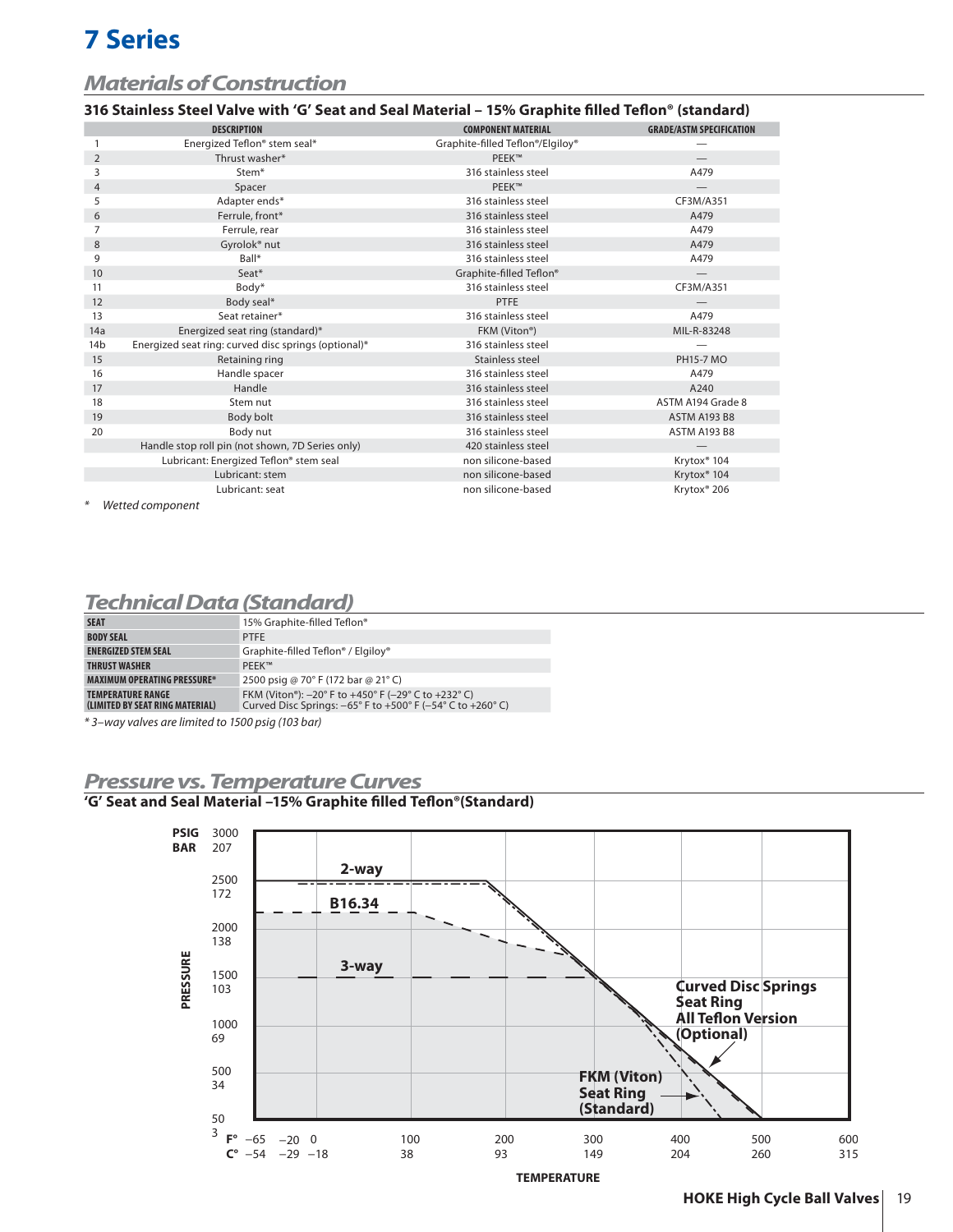# *Pressure vs. Temperature Curves*

These optional seat and seal materials are available through the 'Build to Order' matrix on pages 26 and 27.

### **'T' Seat and Seal Material –PTFE (Optional)**



| <b>SEAT</b>                                          | <b>PTFE</b>                                                                                                                                            |
|------------------------------------------------------|--------------------------------------------------------------------------------------------------------------------------------------------------------|
| <b>BODY SEAL</b>                                     | <b>PTFE</b>                                                                                                                                            |
| <b>ENERGIZED STEM SEAL</b>                           | Graphite-filled Teflon <sup>®</sup> / Elgiloy <sup>®</sup>                                                                                             |
| THRUST WASHER                                        | PFFK™                                                                                                                                                  |
| <b>MAXIMUM OPERATING PRESSURE*</b>                   | 2500 psig @ 70° F (172 bar @ 21° C)                                                                                                                    |
| TEMPERATURE RANGE<br>(LIMITED BY SEAT RING MATERIAL) | FKM (Viton®): -20° F to +450° F (-29° C to +232° C)<br>Curved Disc Springs: $-65^{\circ}$ F to $+500^{\circ}$ F ( $-54^{\circ}$ C to $+260^{\circ}$ C) |
| 4 3-way valves limited to 1500 psig (103 bar).       |                                                                                                                                                        |

**'P' Seat and Seal Material –PEEK™ (Optional)**



| <b>SEAT</b>                                                 | <b>PFFK™</b>                                                                                                                                                                                |
|-------------------------------------------------------------|---------------------------------------------------------------------------------------------------------------------------------------------------------------------------------------------|
| <b>BODY SEAL</b>                                            | <b>PTFE</b>                                                                                                                                                                                 |
| <b>ENERGIZED STEM SEAL</b>                                  | Graphite-filled Teflon <sup>®</sup> / Elgiloy <sup>®</sup>                                                                                                                                  |
| <b>THRUST WASHER</b>                                        | PFFK™                                                                                                                                                                                       |
| <b>MAXIMUM OPERATING PRESSURE*</b>                          | 2500 psig @ 70° F (172 bar @ 21° C)                                                                                                                                                         |
| <b>TEMPERATURE RANGE</b><br>(LIMITED BY SEAT RING MATERIAL) | FKM (Viton®): $-20^{\circ}$ F to $+450^{\circ}$ F ( $-29^{\circ}$ C to $+232^{\circ}$ C)<br>Curved Disc Springs: $-65^{\circ}$ F to $+500^{\circ}$ F ( $-54^{\circ}$ C to $+260^{\circ}$ C) |
| $*$ 2 usualized instead to 1500 sets (102 kesk              |                                                                                                                                                                                             |

3–way valves limited to 1500 psig (103 bar).

### **'U' Seat and Seal Material –UHMWPE (Optional)**



| <b>SEAT</b>                                                 | <b>UHMWPE</b>                                                                                                                                                                                          |
|-------------------------------------------------------------|--------------------------------------------------------------------------------------------------------------------------------------------------------------------------------------------------------|
| <b>BODY SEAL</b>                                            | <b>PTFE</b>                                                                                                                                                                                            |
| <b>ENERGIZED STEM SEAL</b>                                  | Graphite-filled Teflon <sup>®</sup> / Elgiloy <sup>®</sup>                                                                                                                                             |
| <b>THRUST WASHER</b>                                        | PFFK™                                                                                                                                                                                                  |
| <b>MAXIMUM OPERATING PRESSURE*</b>                          | 2500 psig @ 70° F (172 bar @ 21° C)                                                                                                                                                                    |
| <b>TEMPERATURE RANGE</b><br>(LIMITED BY SEAT RING MATERIAL) | FKM (Viton <sup>®</sup> ): $-20^{\circ}$ F to $+180^{\circ}$ F ( $-29^{\circ}$ C to $+82^{\circ}$ C)<br>Curved Disc Springs: $-65^{\circ}$ F to $+180^{\circ}$ F ( $-54^{\circ}$ C to $+82^{\circ}$ C) |

3-way valves limited to 1500 psig (103 bar).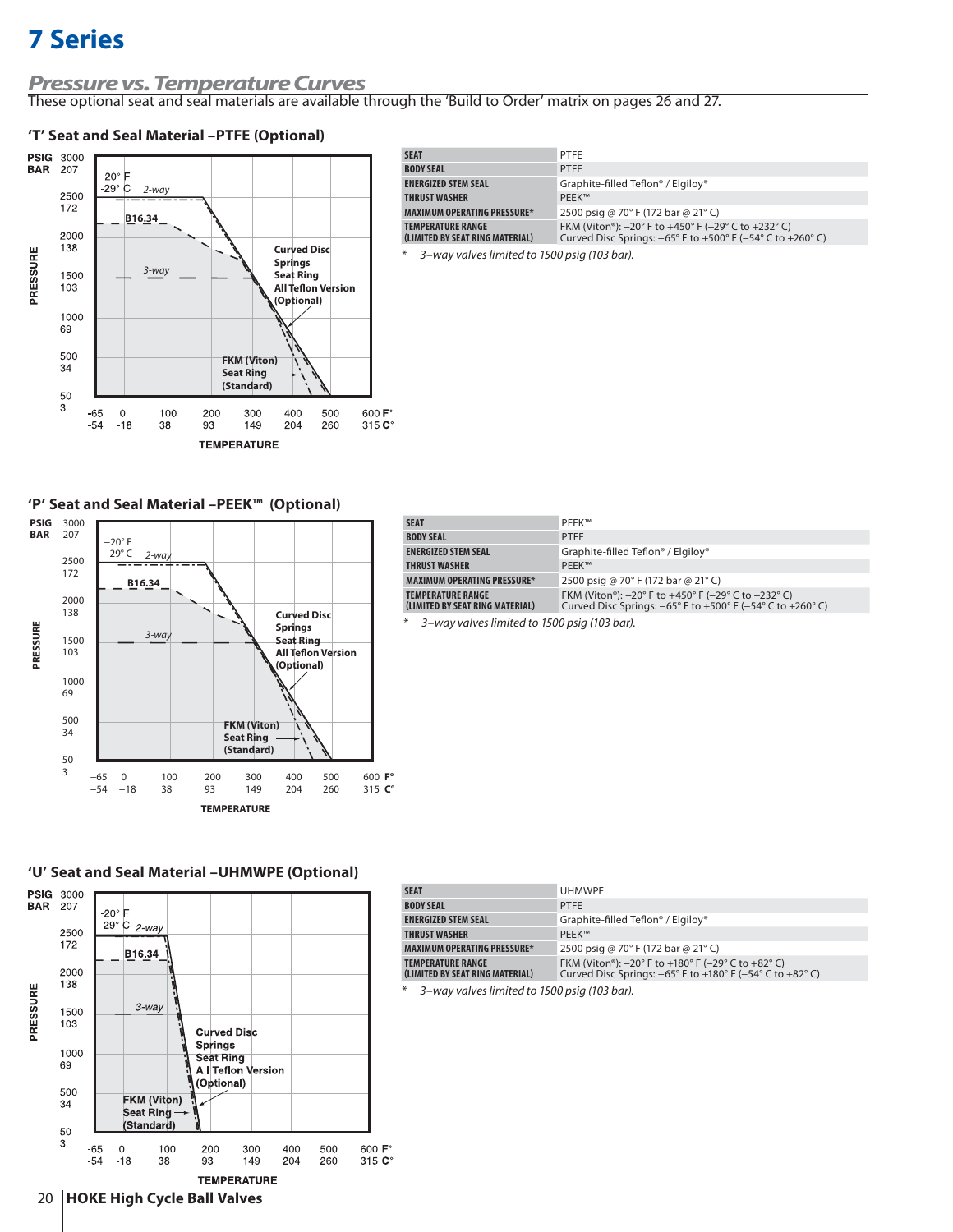# *Pressure vs. Temperature Curves*

These optional seat and seal materials are available through the 'Build to Order' matrix on pages 26 and 27.

### **'V' Seat and Seal Material –Virgin TFE (Optional)**



| <b>SEAT</b>                                                 | TFE (virgin)                                                                                                                                                                                |
|-------------------------------------------------------------|---------------------------------------------------------------------------------------------------------------------------------------------------------------------------------------------|
| <b>BODY SEAL</b>                                            | <b>PTFF</b>                                                                                                                                                                                 |
| <b>ENERGIZED STEM SEAL</b>                                  | Graphite-filled Teflon® / Elgiloy®                                                                                                                                                          |
| <b>THRUST WASHER</b>                                        | PFFK™                                                                                                                                                                                       |
| <b>MAXIMUM OPERATING PRESSURE*</b>                          | 1500 psig @ 70° F (103 bar @ 21° C)                                                                                                                                                         |
| <b>TEMPERATURE RANGE</b><br>(LIMITED BY SEAT RING MATERIAL) | FKM (Viton®): $-20^{\circ}$ F to $+400^{\circ}$ F ( $-29^{\circ}$ C to $+204^{\circ}$ C)<br>Curved Disc Springs: $-65^{\circ}$ F to $+400^{\circ}$ F ( $-54^{\circ}$ C to $+204^{\circ}$ C) |

\* 3–way valves limited to 1500 psig (103 bar).

#### **'O' Seat and Seal Material –PTFE/FKM O-ring (Optional)**



| <b>SEAT</b>                                                 | PTFE                                                                                                                                                                                                     |
|-------------------------------------------------------------|----------------------------------------------------------------------------------------------------------------------------------------------------------------------------------------------------------|
| <b>BODY SEAL</b>                                            | FKM (Viton <sup>®</sup> ) o-ring                                                                                                                                                                         |
| <b>ENERGIZED STEM SEAL</b>                                  | Graphite-filled Teflon® / Elgiloy®                                                                                                                                                                       |
| <b>THRUST WASHER</b>                                        | PFFK™                                                                                                                                                                                                    |
| <b>MAXIMUM OPERATING PRESSURE*</b>                          | 1500 psig @ 70° F (103 bar @ 21° C)                                                                                                                                                                      |
| <b>TEMPERATURE RANGE</b><br>(LIMITED BY SEAT RING MATERIAL) | FKM (Viton <sup>®</sup> ): $-20^{\circ}$ F to $+450^{\circ}$ F ( $-29^{\circ}$ C to $+232^{\circ}$ C)<br>Curved Disc Springs: $-20^{\circ}$ F to $+450^{\circ}$ F ( $-29^{\circ}$ C to $+232^{\circ}$ C) |

\* 3–way valves limited to 1500 psig (103 bar).





| uvuu                                                        |                                                                                                                                                        |
|-------------------------------------------------------------|--------------------------------------------------------------------------------------------------------------------------------------------------------|
| <b>SEAT</b>                                                 | PTFE                                                                                                                                                   |
| <b>BODY SEAL</b>                                            | <b>PTFE</b>                                                                                                                                            |
| <b>ENERGIZED STEM SEAL</b>                                  | Graphite-filled Teflon <sup>®</sup> / Elgiloy <sup>®</sup>                                                                                             |
| <b>THRUST WASHER</b>                                        | <b>Reinforced PTFE</b>                                                                                                                                 |
| <b>MAXIMUM OPERATING PRESSURE*</b>                          | 2500 psig @ 70° F (172 bar @ 21° C)                                                                                                                    |
| <b>TEMPERATURE RANGE</b><br>(LIMITED BY SEAT RING MATERIAL) | FKM (Viton®): -20° F to +450° F (-29° C to +232° C)<br>Curved Disc Springs: $-65^{\circ}$ F to $+500^{\circ}$ F ( $-54^{\circ}$ C to $+260^{\circ}$ C) |

\* 3–way valves limited to 1500 psig (103 bar).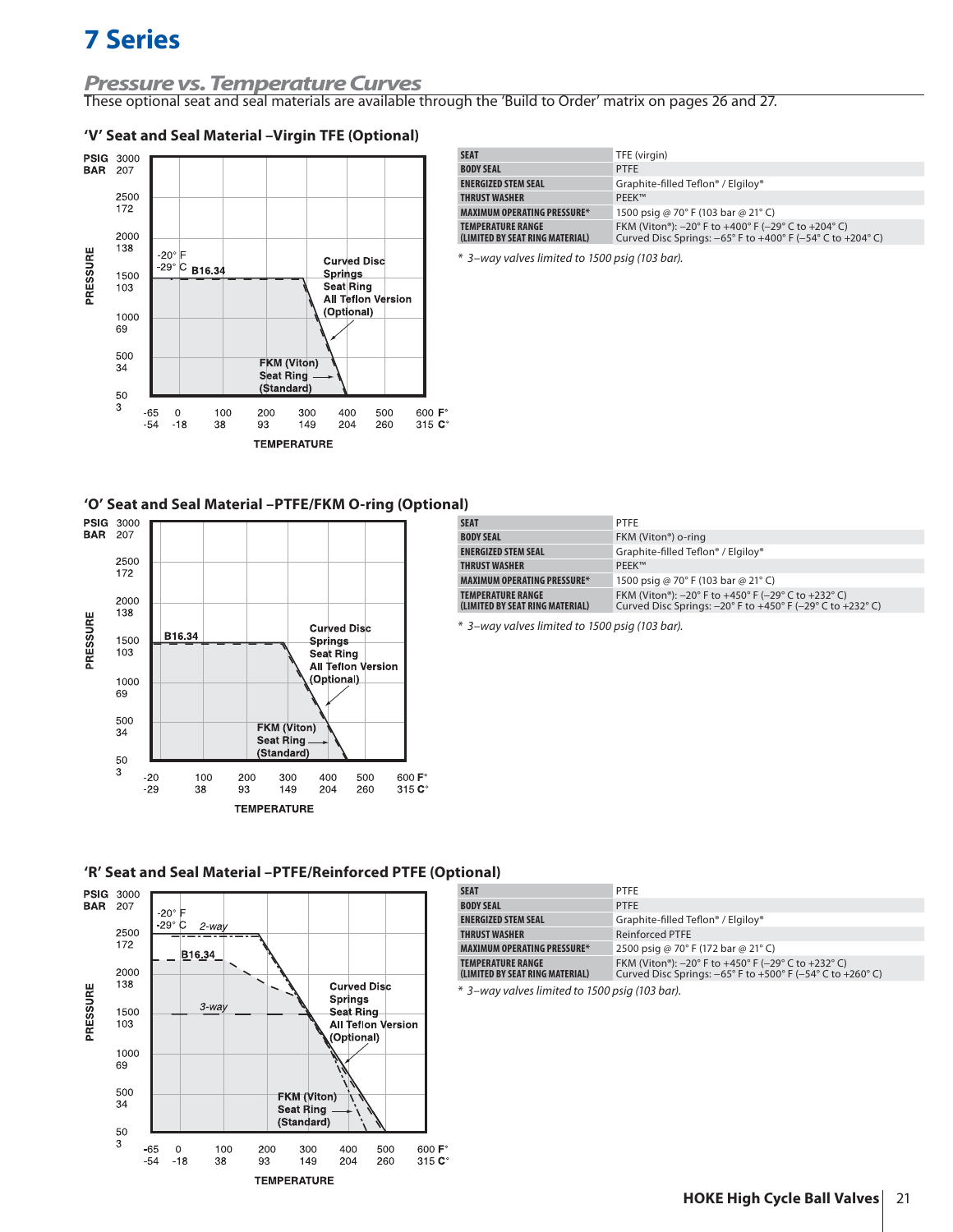# *Dimensions: 7D Series (Cv Range = 1.0 to 3.8)*











### **7D Series (Cv Range 1.0 to 3.8)**

|                              |                     | 2-WAY           |         |                     | $3-WAY$  |     |            |                |
|------------------------------|---------------------|-----------------|---------|---------------------|----------|-----|------------|----------------|
| <b>END CONNECTIONS</b>       | <b>BALL ORIFICE</b> | <b>ORIFICE*</b> | $C_{V}$ | <b>BALL ORIFICE</b> | ORIFICE* | Cv  |            | $\overline{A}$ |
| 1%" Gyrolok®                 | 0.28''              | 0.09''          | 1.0     | 0.20''              | 0.09''   | 1.0 | inch       | 3.38           |
|                              |                     |                 |         |                     |          |     | mm         | 85.9           |
| 1/4" Gyrolok®                | 0.28''              | 0.19''          | 1.8     | 0.20''              | 0.19''   | 1.7 | inch       | 3.38           |
|                              |                     |                 |         |                     |          |     | mm         | 85.9           |
| %" Gyrolok®                  | 0.28''              | 0.28''          | 3.8     | 0.20''              | 0.20''   | 1.7 | inch       | 3.38           |
|                              |                     |                 |         |                     |          |     | mm         | 85.9           |
| 6mm Gyrolok®                 | 0.28''              | 0.16''          | 1.3     | 0.20''              | 0.16''   | 1.7 | inch       | 3.35           |
|                              |                     |                 |         |                     |          |     | mm         | 85.1           |
| 8mm Gyrolok®                 | 0.28''              | 0.23''          | 2.6     | 0.20''              | 0.20''   | 1.7 | inch       | 3.35           |
|                              |                     |                 |         |                     |          |     | mm         | 85.1           |
| 10mm Gyrolok®                | 0.28''              | 0.28''          | 3.8     | 0.20''              | 0.20''   | 1.7 | inch       | 3.43           |
|                              |                     |                 |         |                     |          |     | mm         | 87.1<br>2.29   |
| 1/4" female NPT              | 0.28''              | 0.28''          | 3.8     | 0.20''              | 0.20''   | 1.7 | inch       |                |
|                              |                     |                 |         |                     |          |     | mm<br>inch | 58.2<br>3.55   |
| 1/4" male NPT                | 0.28''              | 0.28''          | 3.8     | 0.20''              | 0.20''   | 1.7 | mm         | 90.2           |
|                              |                     |                 |         |                     |          |     | inch       | 3.59           |
| 1/4" Vaculok™                | 0.28''              | 0.28''          | 3.8     | 0.20''              | 0.20''   | 1.7 | mm         | 91.2           |
|                              |                     |                 |         |                     |          |     | inch       | 2.30           |
| 1/4" tube socket weld        | 0.28''              | 0.26''          | 3.4     | 0.20''              | 0.20''   | 1.7 | mm         | 58.4           |
|                              |                     |                 |         |                     |          |     | inch       | 2.50           |
| %" tube socket weld          | 0.28''              | 0.28''          | 3.8     | 0.20''              | 0.20''   | 1.7 | mm         | 63.5           |
|                              |                     |                 |         |                     |          |     | inch       | 2.50           |
| 6mm tube socket weld         | 0.28''              | 0.25''          | 3.1     | 0.20''              | 0.20''   | 1.7 | mm         | 63.5           |
| 8mm tube socket weld         |                     |                 |         |                     |          |     | inch       | 2.50           |
|                              | 0.28''              | 0.28''          | 3.8     | 0.20''              | 0.20''   | 1.7 | mm         | 63.5           |
| 10mm tube socket weld        | 0.28''              | 0.28''          | 3.8     | 0.20''              | 0.20''   | 1.7 | inch       | 2.50           |
|                              |                     |                 |         |                     |          |     | mm         | 63.5           |
| 1/4" pipe butt weld sch 40   | 0.28''              | 0.28''          | 3.8     | 0.20''              | 0.20''   | 1.7 | inch       | 1.97           |
|                              |                     |                 |         |                     |          |     | mm         | 50.0           |
| %" pipe butt weld sch 40     | 0.28''              | 0.28''          | 3.8     | 0.20''              | 0.20''   | 1.7 | inch       | 1.97           |
|                              |                     |                 |         |                     |          |     | mm         | 50.0           |
| 1/4" pipe socket weld sch 80 | 0.28''              | 0.28''          | 3.8     | 0.20''              | 0.20''   | 1.7 | inch       | 2.35           |
|                              |                     |                 |         |                     |          |     | mm         | 59.7           |
| 1/4" pipe butt weld sch 80   | 0.28''              | 0.28''          | 3.8     | 0.20''              | 0.20''   | 1.7 | inch       | 1.97           |
|                              |                     |                 |         |                     |          |     | mm         | 50.0           |
| %" pipe butt weld sch 80     | 0.28''              | 0.28''          | 3.8     | 0.20''              | 0.20''   | 1.7 | inch       | 1.97           |
|                              |                     |                 |         |                     |          |     | mm         | 50.0           |

### **Handles**

Oval handle **E** 1.44" (36.6mm) **F** 0.57" (14.5mm) **G** 1.50" (38.1mm)

Lever handle **E** 2.25" (57.2mm) **F** 0.42" (10.8mm) **G** 0.38" (9.65mm)

 $^{\ast}$  Orifice diameter and flow rate listed for the total valve. The most restrictive orifice may be either the ball or the end connection orifice. Dimensions for reference only, subject to change.

Consult factory for additional end connection sizes.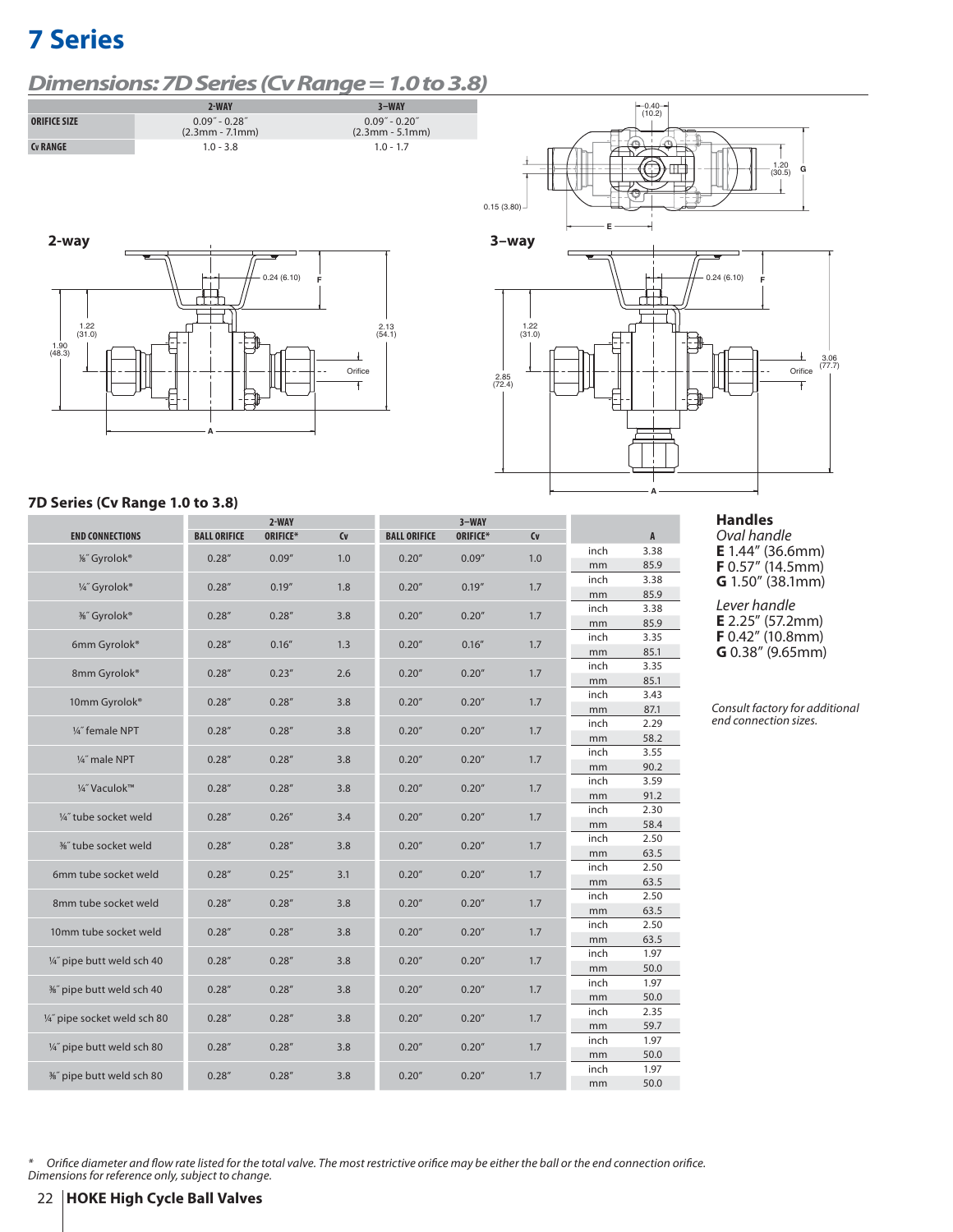## *Dimensions: 7E Series (Cv Range = 4.0 to 12.5)*









#### **7E Series (Cv Range = 4.0 to 12.5)**

|                            |                     | 2-WAY    |      |                     | $3-WAY$  |     |            |                |
|----------------------------|---------------------|----------|------|---------------------|----------|-----|------------|----------------|
| <b>END CONNECTIONS</b>     | <b>BALL ORIFICE</b> | ORIFICE* | Cv   | <b>BALL ORIFICE</b> | ORIFICE* | Cv  |            | $\overline{A}$ |
| %" Gyrolok®                | 0.50''              | 0.30''   | 4.5  | 0.42''              | 0.30''   | 4.0 | inch       | 3.31           |
|                            |                     |          |      |                     |          |     | mm         | 84.1           |
| 1/2" Gyrolok®              | 0.50''              | 0.42''   | 7.5  | 0.42''              | 0.42''   | 4.0 | inch       | 3.80           |
|                            |                     |          |      |                     |          |     | mm         | 96.5           |
| 3/4" Gyrolok®              | 0.50''              | 0.50''   | 12.5 | 0.42''              | 0.42''   | 4.0 | inch       | 3.80           |
|                            |                     |          |      |                     |          |     | mm         | 96.5           |
| 12mm Gyrolok®              | 0.50''              | 0.39''   | 7.0  | 0.42''              | 0.39''   | 4.0 | inch       | 3.80           |
|                            |                     |          |      |                     |          |     | mm         | 96.5           |
| 18mm Gyrolok®              | 0.50''              | 0.50''   | 12.5 | 0.42''              | 0.42''   | 4.0 | inch       | 3.80           |
|                            |                     |          |      |                     |          |     | mm         | 96.5<br>3.25   |
| <b>36"</b> female NPT      | 0.50''              | 0.50''   | 12.5 | 0.42''              | 0.42''   | 4.0 | inch       | 82.5           |
|                            |                     |          |      |                     |          |     | mm<br>inch | 3.25           |
| 1/2" female NPT            | 0.50''              | 0.50''   | 12.5 | 0.42''              | 0.42''   | 4.0 |            | 82.5           |
|                            |                     |          |      |                     |          |     | mm<br>inch | 3.27           |
| 1/2" Vaculok™              | 0.50''              | 0.50''   | 12.5 | 0.42''              | 0.42''   | 4.0 | mm         | 83.1           |
|                            |                     |          |      |                     |          |     | inch       | 2.36           |
| %" tube socket weld        | 0.50''              | 0.30''   | 4.5  | 0.42''              | 0.30''   | 4.0 | mm         | 59.9           |
|                            |                     |          |      |                     |          |     | inch       | 2.36           |
| 1/2" tube socket weld      | 0.50''              | 0.42''   | 7.5  | 0.42''              | 0.42''   | 4.0 | mm         | 59.9           |
|                            |                     |          |      |                     |          |     | inch       | 2.36           |
| 3/4" tube socket weld      | 0.50''              | 0.50''   | 12.5 | 0.42''              | 0.42''   | 4.0 | mm         | 59.9           |
|                            |                     |          |      |                     |          |     | inch       | 2.36           |
| 12mm tube socket weld      | 0.50''              | 0.42''   | 7.5  | 0.42''              | 0.42''   | 4.0 | mm         | 59.9           |
| 18mm tube socket weld      | 0.50''              | 0.50''   | 12.5 | 0.42''              | 0.42''   | 4.0 | inch       | 2.36           |
|                            |                     |          |      |                     |          |     | mm         | 59.9           |
| %" pipe socket weld        | 0.50''              | 0.50''   | 12.5 | 0.42''              | 0.42''   | 4.0 | inch       | 2.36           |
|                            |                     |          |      |                     |          |     | mm         | 59.9           |
| 1/2" pipe socket weld      | 0.50''              | 0.50''   | 12.5 | 0.42''              | 0.42''   | 4.0 | inch       | 2.36           |
|                            |                     |          |      |                     |          |     | mm         | 59.9           |
| %" pipe butt weld sch 40   | 0.50''              | 0.42''   | 7.5  | 0.42''              | 0.42''   | 4.0 | inch       | 2.10           |
|                            |                     |          |      |                     |          |     | mm         | 53.3           |
| 1/2" pipe butt weld sch 40 | 0.50''              | 0.50''   | 12.5 | 0.42''              | 0.42''   | 4.0 | inch       | 2.10           |
|                            |                     |          |      |                     |          |     | mm         | 53.3           |
| %" pipe butt weld sch 80   | 0.50''              | 0.42''   | 7.5  | 0.42''              | 0.42''   | 4.0 | inch       | 2.10           |
|                            |                     |          |      |                     |          |     | mm         | 53.3           |
| 1/2" pipe butt weld sch 80 | 0.50''              | 0.50''   | 12.5 | 0.42''              | 0.42''   | 4.0 | inch       | 2.10           |
|                            |                     |          |      |                     |          |     | mm         | 53.3           |

### **Handles**

Oval handle **E** 2.14" (54.4mm) **F** 1.50" (38.1mm) **G** 2.08" (52.8mm)

Lever handle **E** 3.72" (94.5mm) **F** 0.62" (15.7mm) **G** 0.63" (15.9mm)

Consult factory for additional end connection sizes.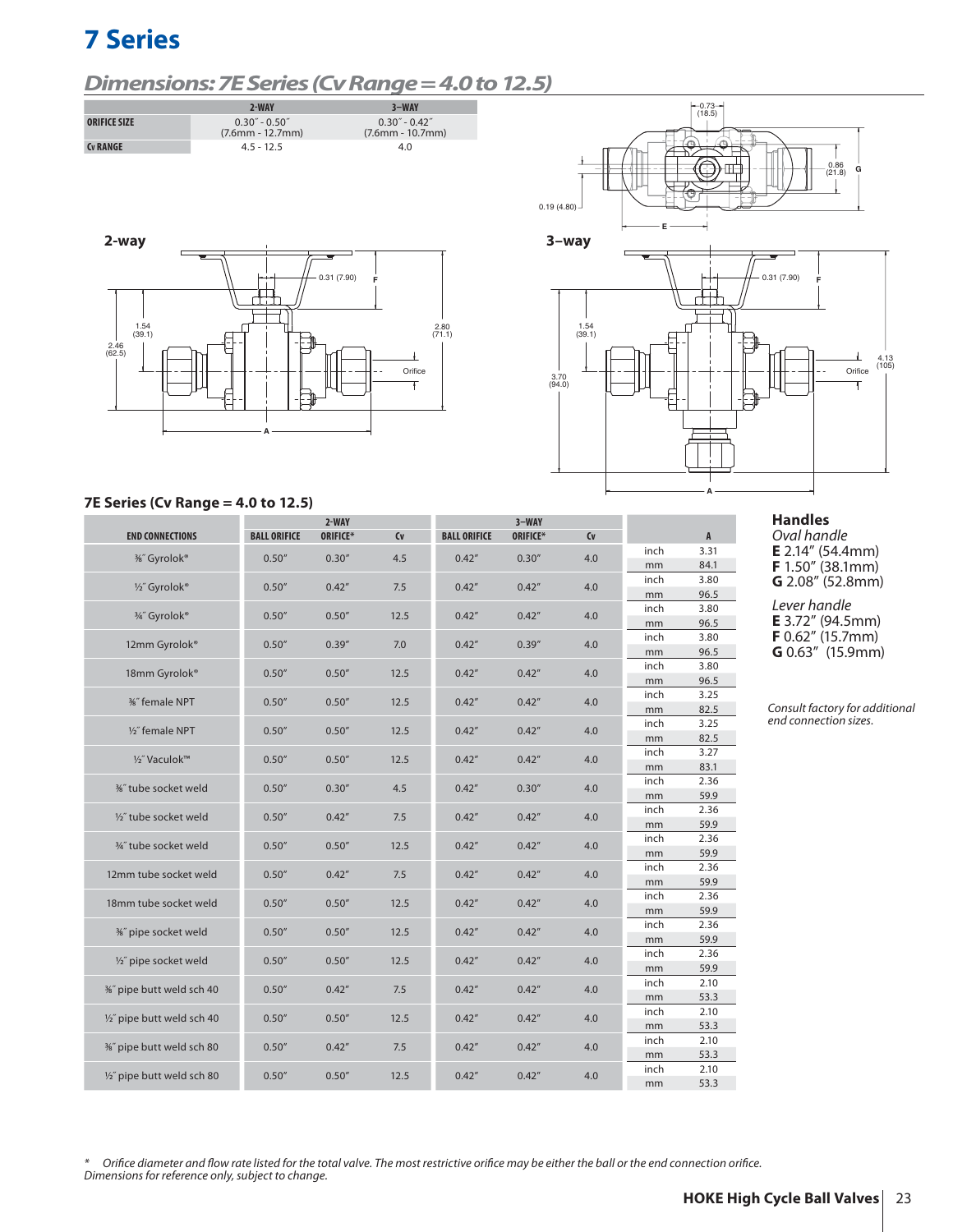# *Dimensions: 7F Series (Cv Range = 7.5 to 38.0)*









### **7F Series (Cv Range = 7.5 to 38.0)**

|                            |                     | $2-WAY$  |                |                     | $3-WAY$  |         |      |              |
|----------------------------|---------------------|----------|----------------|---------------------|----------|---------|------|--------------|
| <b>END CONNECTIONS</b>     | <b>BALL ORIFICE</b> | ORIFICE* | C <sub>V</sub> | <b>BALL ORIFICE</b> | ORIFICE* | $C_{V}$ |      | $\mathsf{A}$ |
| 1" Gyrolok <sup>®</sup>    | 0.88''              | 0.88''   | 38.0           | 0.63''              | 0.63''   | 9.0     | inch | 5.60         |
|                            |                     |          |                |                     |          |         | mm   | 142          |
| 25mm Gyrolok®              | 0.88''              | 0.88''   | 38.0           | 0.63''              | 0.63''   | 9.0     | inch | 3.69         |
|                            |                     |          |                |                     |          |         | mm   | 93.7         |
| 3/4" female NPT sch 80     | 0.88''              | 0.88''   | 38.0           | 0.63''              | 0.63''   | 9.0     | inch | 3.69         |
|                            |                     |          |                |                     |          |         | mm   | 93.7         |
| 1" female NPT sch 80       | 0.88''              | 0.88''   | 38.0           | 0.63''              | 0.63''   | 9.0     | inch | 3.45         |
|                            |                     |          |                |                     |          |         | mm   | 87.6         |
| 1" tube socket weld        | 0.88''              | 0.88''   | 38.0           | 0.63''              | 0.63''   | 9.0     | inch | 3.45         |
|                            |                     |          |                |                     |          |         | mm   | 87.6         |
| 25mm tube socket weld      | 0.88''              | 0.88''   | 38.0           | 0.63''              | 0.63''   | 9.0     | inch | 3.45         |
|                            |                     |          |                |                     |          |         | mm   | 87.6         |
| 3/4" pipe socket weld      | 0.88''              | 0.88''   | 38.0           | 0.63''              | 0.63''   | 9.0     | inch | 3.45         |
|                            |                     |          |                |                     |          |         | mm   | 87.6         |
| 1" pipe socket weld        | 0.88''              | 0.88''   | 38.0           | 0.63''              | 0.63''   | 9.0     | inch | 3.45         |
|                            |                     |          |                |                     |          |         | mm   | 87.6         |
| 3/4" pipe butt weld sch 40 | 0.88''              | 0.75''   | 27.0           | 0.63''              | 0.63''   | 9.0     | inch | 3.45         |
|                            |                     |          |                |                     |          |         | mm   | 87.6         |
| 1" pipe butt weld sch 40   | 0.88''              | 0.88''   | 38.0           | 0.63''              | 0.63''   | 9.0     | inch | 3.45         |
|                            |                     |          |                |                     |          |         | mm   | 87.6         |
| 3/4" pipe butt weld sch 80 | 0.88''              | 0.75''   | 27.0           | 0.63''              | 0.63''   | 9.0     | inch | 3.45         |
|                            |                     |          |                |                     |          |         | mm   | 87.6         |
| 1" pipe butt weld sch 80   | 0.88''              | 0.88''   | 38.0           | 0.63''              | 0.63''   | 9.0     | inch | 3.45         |
|                            |                     |          |                |                     |          |         | mm   | 87.6         |

### **Handles**

Oval handle **E** 2.61" (66.3mm) **F** 1.75" (44.4mm) **G** 2.54" (64.5mm)

Lever handle **E** 5.44" (138mm) **F** 0.80" (20.4mm) **G** 0.75" (19.0mm)

Consult factory for additional end connection sizes.

 $^{\ast}$  Orifice diameter and flow rate listed for the total valve. The most restrictive orifice may be either the ball or the end connection orifice. Dimensions for reference only, subject to change.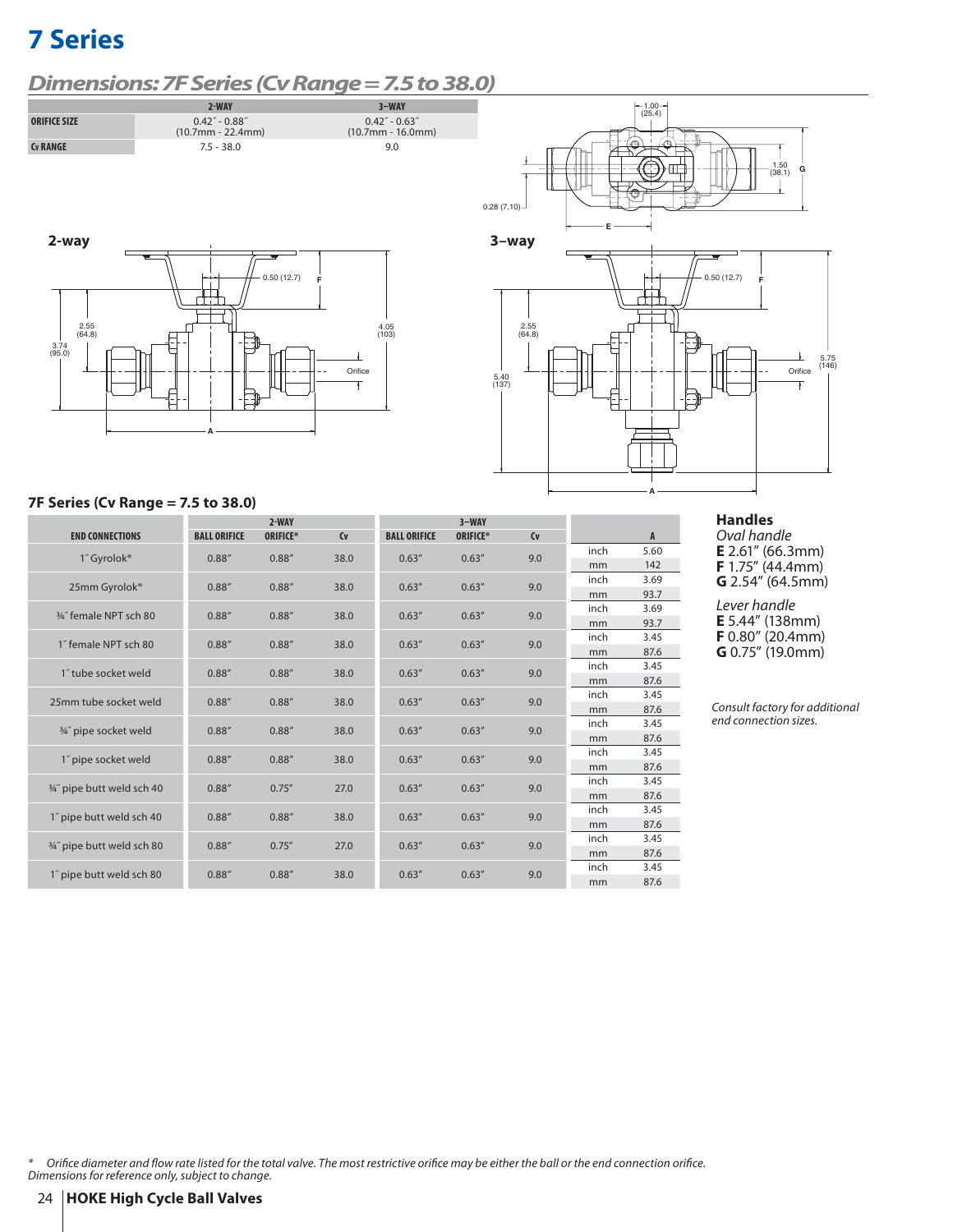# *Accessories: Handles*



\* Standard handle for 7 Series



316 Stainless Steel



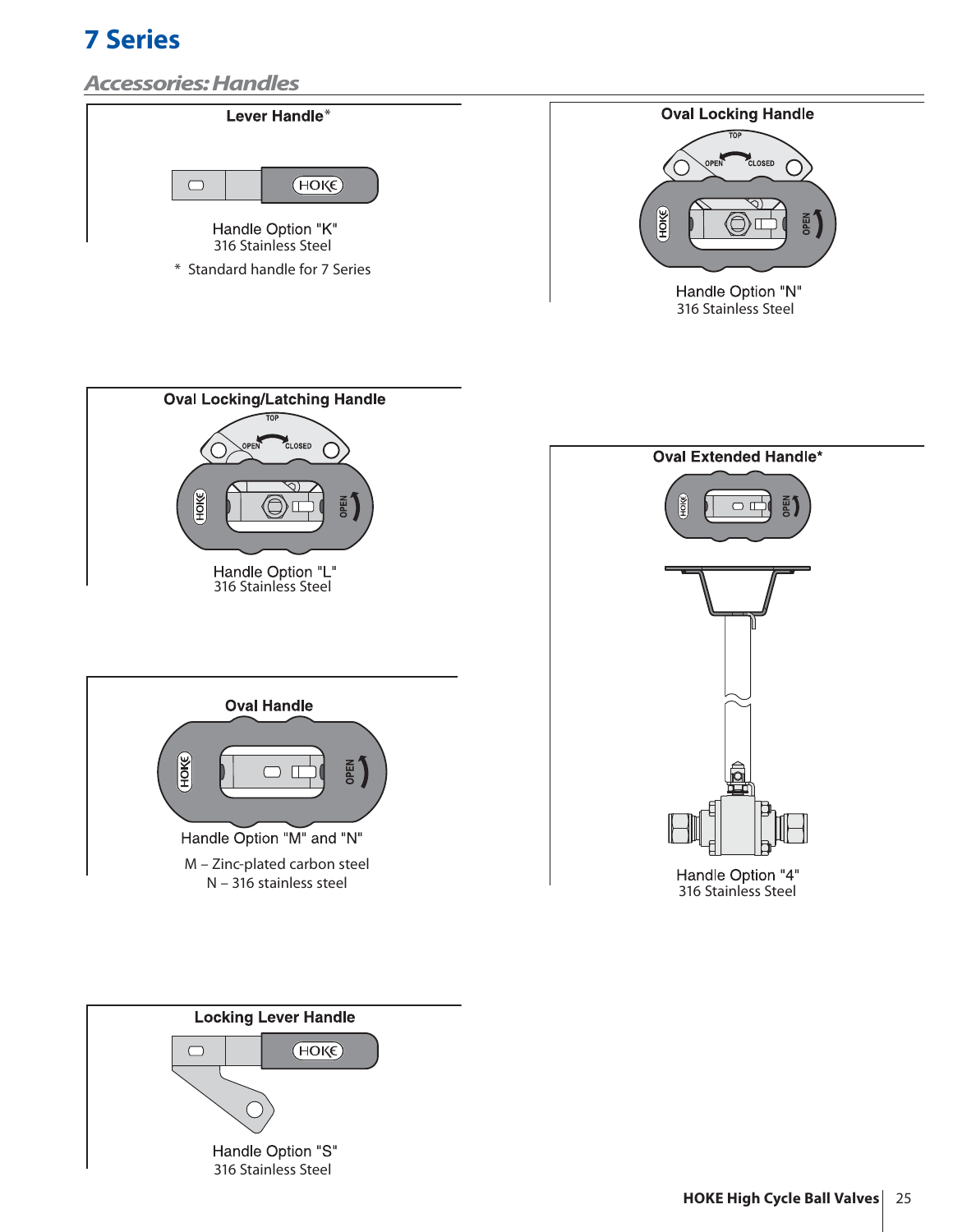# *How to Order: Standard Valves*

Use the following list to order standard valves that are readily available from your local HOKE distributor. If your application requires a customized valve, use the 'Build to Order' matrix on page 26 for 2-way valves or page 27 for 3–way valves.

### **2-way Valves**

All valves listed in this matrix are built with the following components as standard:

- 316 stainless steel body\*
- 15% graphite-filled Teflon<sup>®</sup><br>seat\*
- 
- PTFE body seal\*<br>• Graphite-filled Teflon®/316 stainless steel energized stem<br>seal\*
- 
- PEEK™ thrust washer\*<br>• 316 stainless steel body bolt<br>• 316 stainless steel handle<br>• FKM (Viton®) seat rings\*<br>• Standard cleaning
- 
- 
- 
- 
- \* Wetted components

| <b>END CONNECTION</b><br>(ALL PORTS) | <b>END CONNECTION</b><br><b>SIZE</b> | <b>ACTUATION METHOD</b>                 | <b>PART NUMBER</b> |
|--------------------------------------|--------------------------------------|-----------------------------------------|--------------------|
|                                      | $\frac{1}{4}$                        | Lever handle                            | 7D2GG04G04YKS10V   |
|                                      | $\frac{3}{8}$ "                      | Lever handle                            | 7D2GG06G06YKS10V   |
|                                      | 1/2''                                | Lever handle                            | 7E2GG08G08YKS10V   |
|                                      | $\frac{3}{4}$ "                      | Lever handle                            | 7F2GG12G12YKS10V   |
| Gyrolok <sup>®</sup>                 | 1''                                  | Lever handle                            | 7F2GG16G16YKS10V   |
|                                      | $\frac{1}{4}$                        | Oval handle                             | 7D2GG04G04YNS10V   |
|                                      | $\frac{3}{8}$ "                      | Oval handle                             | 7D2GG06G06YNS10V   |
|                                      | $\frac{1}{2}$                        | Oval handle                             | 7E2GG08G08YNS10V   |
| Metric Sizes 6mm, 8mm, 10mm, 12mm,   | $\frac{3}{4}$ "                      | Oval handle                             | 7F2GG12G12YNS10V   |
| 18mm, and 25mm<br>are also available | 1''                                  | Oval handle                             | 7F2GG16G16YNS10V   |
|                                      | $\frac{1}{4}$                        | Normally closed spring return pneumatic | 7D2GG04G04Y6S10V   |
|                                      | $\frac{3}{8}$ "                      | Normally closed spring return pneumatic | 7D2GG06G06Y6S10V   |
|                                      | $\frac{1}{2}$                        | Normally closed spring return pneumatic | 7E2GG08G08Y6S10V   |
|                                      | $\frac{3}{4}$ "                      | Normally closed spring return pneumatic | 7F2GG12G12Y6S10V   |
|                                      | 1''                                  | Normally closed spring return pneumatic | 7F2GG16G16Y6S10V   |
|                                      | $\frac{1}{4}$                        | Lever handle                            | 7D2GF04F04YKS10V   |
|                                      | $\frac{36}{8}$                       | Lever handle                            | 7D2GF06F06YKS10V   |
|                                      | $\frac{1}{2}$                        | Lever handle                            | 7E2GF08F08YKS10V   |
|                                      | $3/4$ "                              | Lever handle                            | 7F2GF12F12YKS10V   |
|                                      | 1''                                  | Lever handle                            | 7F2GF16F16YKS10V   |
|                                      | $\frac{1}{4}$                        | Oval handle                             | 7D2GF04F04YNS10V   |
|                                      | $\frac{3}{8}$ "                      | Oval handle                             | 7D2GF06F06YNS10V   |
| <b>Female NPT</b>                    | $\frac{1}{2}$                        | Oval handle                             | 7E2GF08F08YNS10V   |
|                                      | $3/4$ "                              | Oval handle                             | 7F2GF12F12YNS10V   |
|                                      | 1''                                  | Oval handle                             | 7F2GF16F16YNS10V   |
|                                      | $\frac{1}{4}$                        | Normally closed spring return pneumatic | 7D2GF04F04Y6S10V   |
|                                      | $\frac{3}{8}$ "                      | Normally closed spring return pneumatic | 7D2GF06F06Y6S10V   |
|                                      | $\frac{1}{2}$                        | Normally closed spring return pneumatic | 7E2GF08F08Y6S10V   |
|                                      | $\frac{3}{4}$ "                      | Normally closed spring return pneumatic | 7F2GF12F12Y6S10V   |
|                                      | 1''                                  | Normally closed spring return pneumatic | 7F2GF16F16Y6S10V   |

#### **3–way Valves**

| <b>END CONNECTION</b>                | <b>END CONNECTION</b> |                                     |                     |
|--------------------------------------|-----------------------|-------------------------------------|---------------------|
| (ALL PORTS)                          | <b>SIZE</b>           | <b>ACTUATION METHOD</b>             | <b>PART NUMBER</b>  |
|                                      | $\frac{1}{4}$         | Lever handle                        | 7D3GG04G04G04YKS1V  |
|                                      | $\frac{3}{8}$ "       | Lever handle                        | 7D3GG06G06G06YKS1V  |
|                                      | $1/5$ "               | Lever handle                        | 7E3GG08G08G08YKS1V  |
|                                      | $3/4$ "               | Lever handle                        | 7F3GG12G12G12YKS1V  |
| Gyrolok <sup>®</sup>                 | 1 <sup>''</sup>       | Lever handle                        | 7F3GG16G16G16YKS1V  |
|                                      | $\frac{1}{4}$         | Oval handle                         | 7D3GG04G04G04YNS1V  |
|                                      | $\frac{3}{8}$ "       | Oval handle                         | 7D3GG06G06G06YNS1V  |
| Metric Sizes 6mm, 8mm, 10mm, 12mm,   | 1/2                   | Oval handle                         | 7E3GG08G08G08YNS1V  |
|                                      | $3/4$ "               | Oval handle                         | 7F3GG12G12G127YNS1V |
| 18mm, and 25mm<br>are also available | 1''                   | Oval handle                         | 7F2GG16G16G16YNS1V  |
|                                      | $\frac{1}{4}$         | Double acting pneumatic (switching) | 7D3GG04G04G04Y5S1V  |
|                                      | $\frac{3}{8}$ "       | Double acting pneumatic (switching) | 7D3GG06G06G06Y5S1V  |
|                                      | 1/2                   | Double acting pneumatic (switching) | 7E3GG08G08G08Y5S1V  |
|                                      | $3/4$ "               | Double acting pneumatic (switching) | 7F3GG12G12G12Y5S1V  |
|                                      | 1''                   | Double acting pneumatic (switching) | 7F3GG16G16G16Y5S1V  |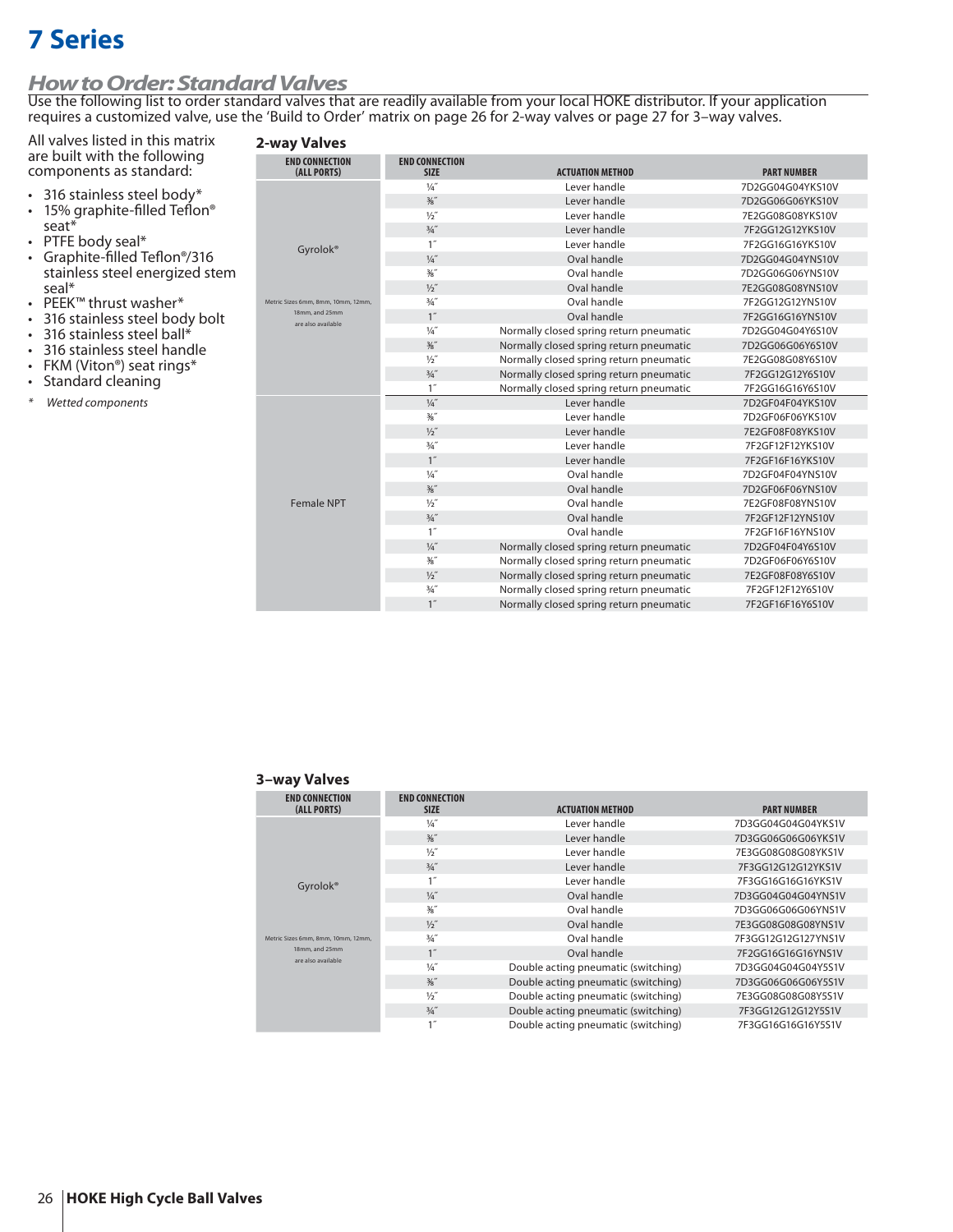### *How to Order: Build to Order for 2-way Valves*

Use the matrix below to customize your 7 Series valve. Use the chart on page 25 to order standard, readily available 7 Series valves. **Standard items in bold.**



7F2

† Refer to page 29 for specifications.

## *Inlet / Outlet Ports*

| <b>SERIES</b>   | <b>SIZE</b>      | <b>GYROLOK®</b> | <b>FEMALE</b><br><b>NPT</b> | <b>TUBE</b><br><b>SOCKET</b><br><b>WELD</b> | <b>TUBE</b><br><b>BUTT</b><br><b>WELD</b> | <b>PIPE</b><br><b>SOCKET</b><br><b>WELD</b> | <b>SCH 80</b><br><b>PIPE BUTT</b><br><b>WELD</b> | <b>SCH 40</b><br><b>PIPE BUTT</b><br><b>WELD</b> |
|-----------------|------------------|-----------------|-----------------------------|---------------------------------------------|-------------------------------------------|---------------------------------------------|--------------------------------------------------|--------------------------------------------------|
|                 | 1/8"             | G02             |                             |                                             |                                           |                                             |                                                  |                                                  |
| 7D <sub>2</sub> | $\frac{1}{4}$    | G04             | F <sub>04</sub>             | <b>T04</b>                                  |                                           | P04                                         | <b>B04</b>                                       | H <sub>04</sub>                                  |
|                 | $\frac{3}{8}$ "  | G06             |                             | T06                                         |                                           |                                             | <b>B06</b>                                       | H06                                              |
|                 | 6 <sub>mm</sub>  | Z06             |                             | <b>W06</b>                                  |                                           |                                             |                                                  | $\overline{\phantom{0}}$                         |
|                 | 8 <sub>mm</sub>  | Z08             |                             | <b>W08</b>                                  |                                           |                                             |                                                  |                                                  |
|                 | 10 <sub>mm</sub> | Z <sub>10</sub> |                             | W <sub>10</sub>                             |                                           |                                             |                                                  |                                                  |

8mm Z08 — W08 — — — — 10mm Z10 — W10 — — — — 12mm Z12 — W12 — — — — 14mm Z14 — W14 — — — — 15mm Z15 — W15 — — — — 16mm Z16 — W16 — — — — 18mm Z18 — W18 — — — —

¾˝ G12 F12 T12 — P12 B12 H12 7⁄8˝ G14 — — — — — — 1˝ G16 F16 T16 — P16 B16 H16 18mm Z18 — — — — — — — 20mm Z20 — — — — — — — 22mm Z22 — — — — — — — 25mm Z25 — W25 — — — —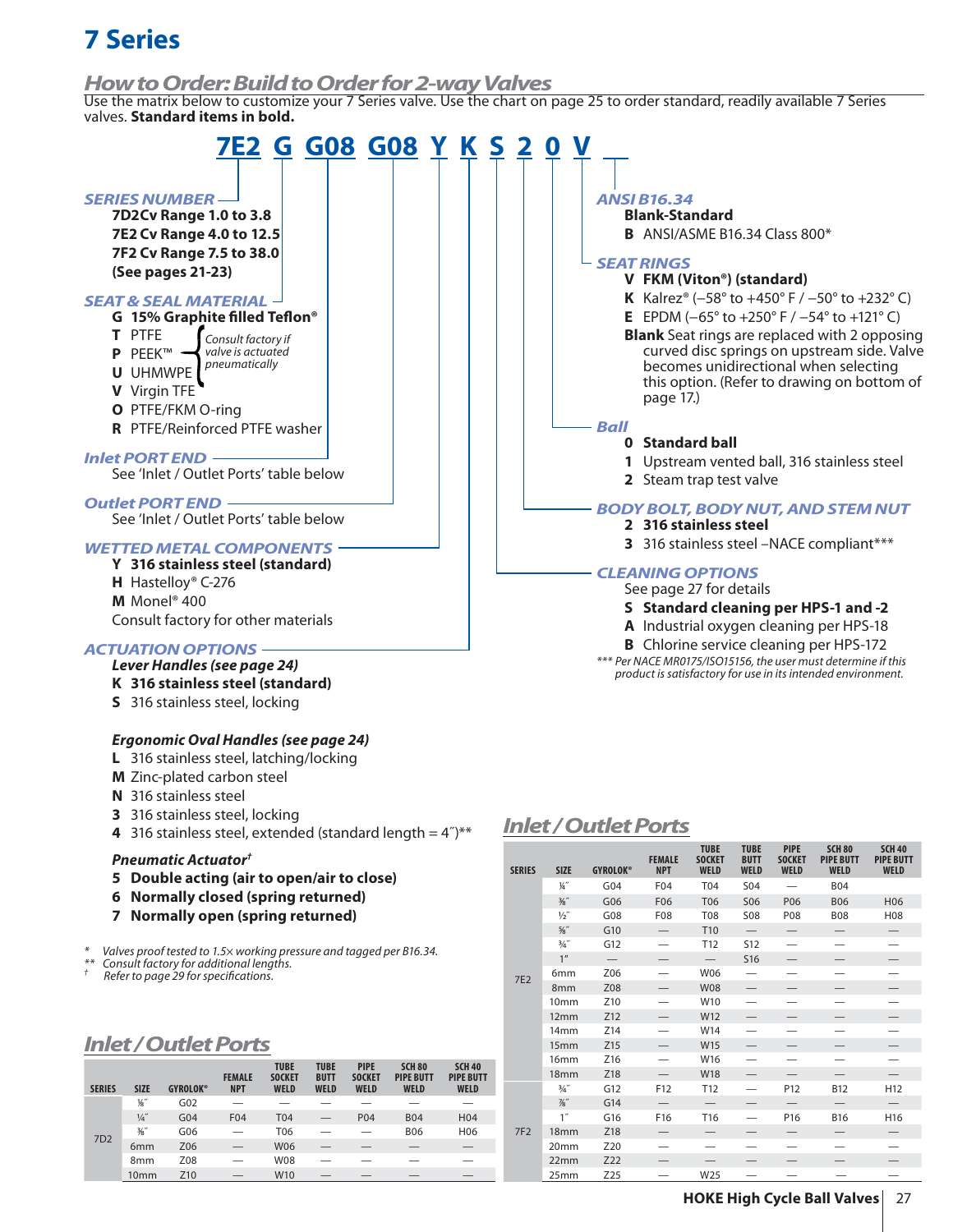## *How to Order: Build to Order for 3–way Valves*

Use the matrix below to customize your 7 Series valve. Use the chart on page 25 to order standard, readily available 7 Series valves. **Standard items in bold.**



- **M** Zinc-plated carbon steel
- **N** 316 stainless steel

### *Pneumatic Actuator†*

- **5** Double acting (air to open/air to close, 180° rotation)
- **6** Spring return (180° rotation)

# *Cleaning Options*

- **HPS-1** Cleaning procedure to remove oil and grease from metal valve parts with solvent vapor- and solvent ultrasonic vapor degreasers.
- **HPS-2** Cleaning procedure to remove dirt, oil, and grease from non-metallic parts with non-ionic detergent and water solution.
- **HPS-18** Cleaning procedure to remove oil, grease, and other contaminates from the valve and fitting components prior to assembly for industrial oxygen service.
- **HPS-172** Procedure to clean and package valve parts and assemblies for use with dry chlorine gas or liquid.

#### 8mm Z08 — W08 — — — — 10mm Z10 — W10 — — — — 7E3 1⁄4˝ G04 F04 T04 S04 — B04 3⁄8˝ G06 F06 T06 — P06 B06 H06 ½˝ G08 F08 T08 — P08 B08 H08 5⁄8˝ G10 — T10 — — — — ¾˝ G12 — T12 — — — — 1" — — — S16 — — — 6mm Z06 — W06 — — — — 8mm Z08 — W08 — — — — 10mm Z10 — W10 — — — — 12mm Z12 — W12 — — — — 14mm Z14 — W14 — — — — 15mm Z15 — W15 — — — — 16mm Z16 — W16 — — — — 18mm Z18 — W18 — — — — 7F3 ¾˝ G12 F12 T12 — P12 B12 H12 7⁄8˝ G14 — — — — — — 1˝ G16 F16 T16 — P16 B16 H16 18mm Z18 — — — — — — — 20mm Z20 — — — — — — 22mm Z22 — — — — — — 25mm Z25 — W25 — — — —

## 28 **HOKE High Cycle Ball Valves**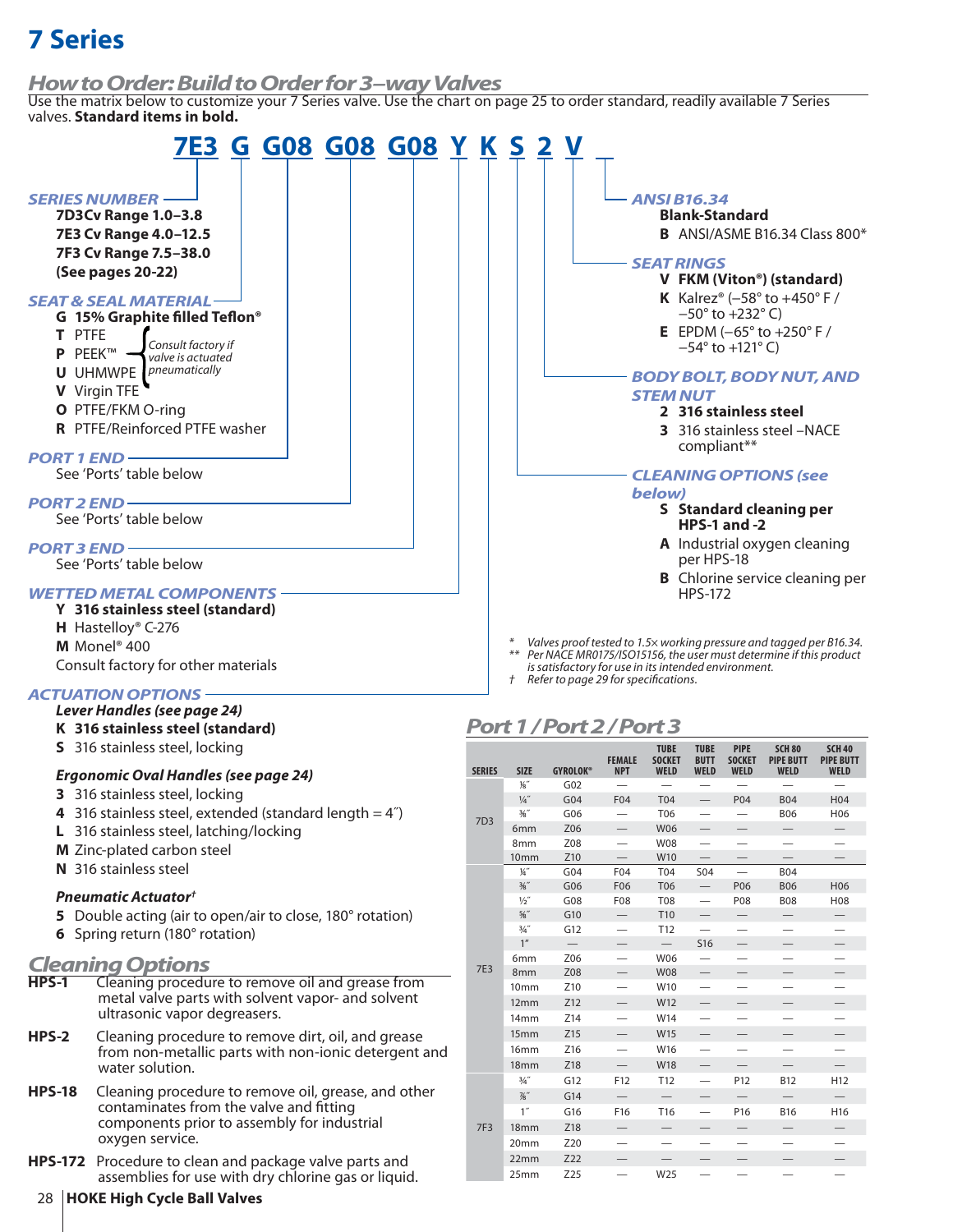# **7 Series Series – Accessories**

## *NEMA 7 Position Monitor*

Fully compatible with Hoke 07L Series pneumatic actuators, the NEMA 7 position monitor provides both electrical and visual verification of valve status. This device is especially useful in hard to reach areas including exhaust stacks, tanks, and areas where digital feedback is not readily available.

### **Features & Benefits**

- Aluminum housing with powder-coated epoxy finish provides rugged protection for years of maintenance free service
- 90° Black/Yellow indicator provides clear position indication
- Separate 34" female threaded conduit openings for installation flexibility
- Setting system utilizes an internal leaf spring design that precisely positions and locks onto a splined shaft
- Cam system is easy to adjust, and includes a 303 stainless steel ¼" NAMUR shaft
- Hermetically-sealed switches offer high level protection from moisture, shock, and corrosive environments for long life, accuracy and reliability

## **Technical Data**

| <b>HOUSING</b>                     | NEMA 7 Aluminum                                                             |
|------------------------------------|-----------------------------------------------------------------------------|
| <b>BEARINGS</b>                    | 316 stainless steel                                                         |
| <b>PROXIMITY SWITCHES</b>          | 2 switches, 3-amps                                                          |
| <b>VOLTAGE</b>                     | 120 Volts AC/DC                                                             |
| <b>WATTAGE</b>                     | 100 Watts                                                                   |
| <b>OPERATING TEMPERATURE RANGE</b> | -40 $^{\circ}$ F to 257 $^{\circ}$ F (-40 $^{\circ}$ C to 125 $^{\circ}$ C) |
| <b>TERMINAL TYPE</b>               | 8-pole fixed terminal strip                                                 |
| <b>MOUNTING</b>                    | 80mm x 20mm NAMUR mounting                                                  |

For field installation order number: ZASAC-21110

To order factory installation, add "/ZASAC-21110 to end of 7 Series part number



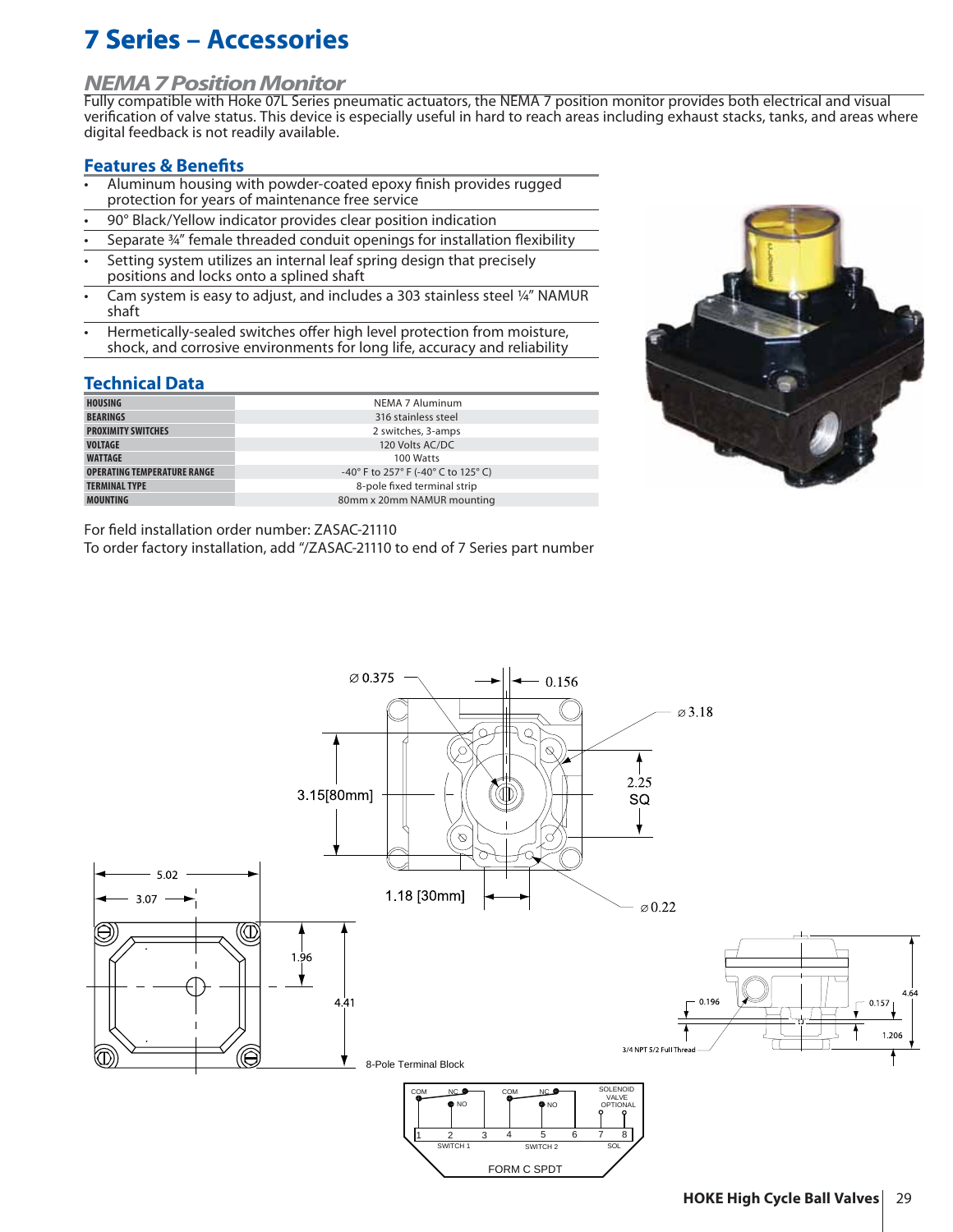### *Pneumatic Actuators*

For remote actuation of 7 Series Ball Valves, order a pneumatic actuator and mounting kit for field assembly (see below) or use the "How to Order" guide on page 26 for factory assembly. Actuators for 7 Series are available in Double Acting (air to open and air to close) or Spring Return (normally open or normally closed) versions.

### **Features & Benefits**

- Durable construction stands up to harsh environmental conditions, increasing durability and reliability.
- Compact size provides greater installation flexibility in tight spaces.
- Field assembled valve/actuator option provides simple conversion of manual valve to pneumatic operation. This increases flexibility and decreases installation costs.
- Top mounted actuator allows for conversion from manual valve to pneumatic operation without disrupting packing. Ensuring leak-tightness and improving reliability.
- Long cycle life results in reduced maintenance requirements and lower cost of ownership.

Limit switches, electro-pneumatic and electric actuators are available upon request. Please consult your local distributor.



## *How to Order: Actuators and Mounting Kits*

### **Actuator Pressure Requirements (Double Acting)**

| <b>VALVE</b>    |                      | <b>ACTUATOR PART</b> | <b>MOUNTING KIT PART</b> | OPERATING TOROUE (IN LBS) FOR ACTUATOR INLET PRESSURE |         |         |                 |                 |  |  |
|-----------------|----------------------|----------------------|--------------------------|-------------------------------------------------------|---------|---------|-----------------|-----------------|--|--|
| <b>SERIES</b>   | <b>DESCRIPTION</b>   | <b>NUMBER</b>        | <b>NUMBER</b>            | 40 PSIG                                               | 60 PSIG | 80 PSIG | <b>100 PSIG</b> | <b>120 PSIG</b> |  |  |
| 7D <sub>2</sub> | Double acting (90°)  | 07L90DA/ISO          | 7DM05K                   |                                                       | 227     | 302     | 378             | 453             |  |  |
| <b>7E2</b>      | Double acting (90°)  | 07L90DA/ISO          | 7EM05K                   |                                                       |         |         |                 |                 |  |  |
| <b>7F2</b>      | Double acting (90°)  | 07L90DA/ISO          | 7FL07K                   | 151                                                   |         |         |                 |                 |  |  |
| 7D <sub>3</sub> | Double acting (180°) | 07L180DA/ISO         | 7DM05K                   |                                                       |         |         |                 |                 |  |  |
| <b>7E3</b>      | Double acting (180°) | 07L180DA/ISO         | 7EM05K                   |                                                       |         |         |                 |                 |  |  |
| <b>7F3</b>      | Double acting (180°) | 07L180DA/ISO         | 7FL07K                   |                                                       |         |         |                 |                 |  |  |

Standard actuator operating temperature = −4° to +194° F (-20° C to +90° C); optional high temperature version to +320° F (+160° C).

### **Actuator Pressure Requirements (Spring Return)**

|                               |                    |                                       |                                           | <b>OPERATING TOROUE (IN LBS) FOR ACTUATOR INLET PRESSURE</b> |            |              |            |              |            |              |                 |                 |            |                                  |
|-------------------------------|--------------------|---------------------------------------|-------------------------------------------|--------------------------------------------------------------|------------|--------------|------------|--------------|------------|--------------|-----------------|-----------------|------------|----------------------------------|
|                               |                    |                                       |                                           | 40 PSIG                                                      |            | 60 PSIG      |            | 80 PSIG      |            |              | <b>100 PSIG</b> | <b>120 PSIG</b> |            |                                  |
| <b>VALVE</b><br><b>SERIES</b> | <b>DESCRIPTION</b> | <b>ACTUATOR PART</b><br><b>NUMBER</b> | <b>MOUNTING KIT</b><br><b>PART NUMBER</b> | <b>START</b>                                                 | <b>END</b> | <b>START</b> | <b>END</b> | <b>START</b> | <b>END</b> | <b>START</b> | <b>END</b>      | <b>START</b>    | <b>END</b> | <b>CLOSING FORCE</b><br>(IN LBS) |
| 7D <sub>2</sub>               | Spring Return      | 07L90SR2/ISO                          | 7DM05K                                    | 69                                                           |            |              | 144<br>168 | 218          | 242        | 293          | 317             | 367             |            | 38                               |
| <b>7E2</b>                    | Spring Return      | 07L90SR2/ISO                          | 7EM05K                                    |                                                              | 93         |              |            |              |            |              |                 |                 |            |                                  |
| <b>7F2</b>                    | Spring Return      | 07L90SR2/ISO                          | 7FL07K                                    |                                                              |            |              |            |              |            |              |                 |                 | 391        |                                  |
| 7D3                           | Spring Return      | 07L180SR2/ISO                         | 7DM05K                                    |                                                              |            |              |            |              |            |              |                 |                 |            |                                  |
| <b>7E3</b>                    | Spring Return      | 07L180SR2/ISO                         | 7EM05K                                    |                                                              |            |              |            |              |            |              |                 |                 |            |                                  |
| 7F3                           | Spring Return      | 07L180SR2/ISO                         | 7FL07K                                    |                                                              |            |              |            |              |            |              |                 |                 |            |                                  |

Standard actuator operating temperature = −4° to +194° F (-20° C to +90° C); optional high temperature version to +320° F (+160° C).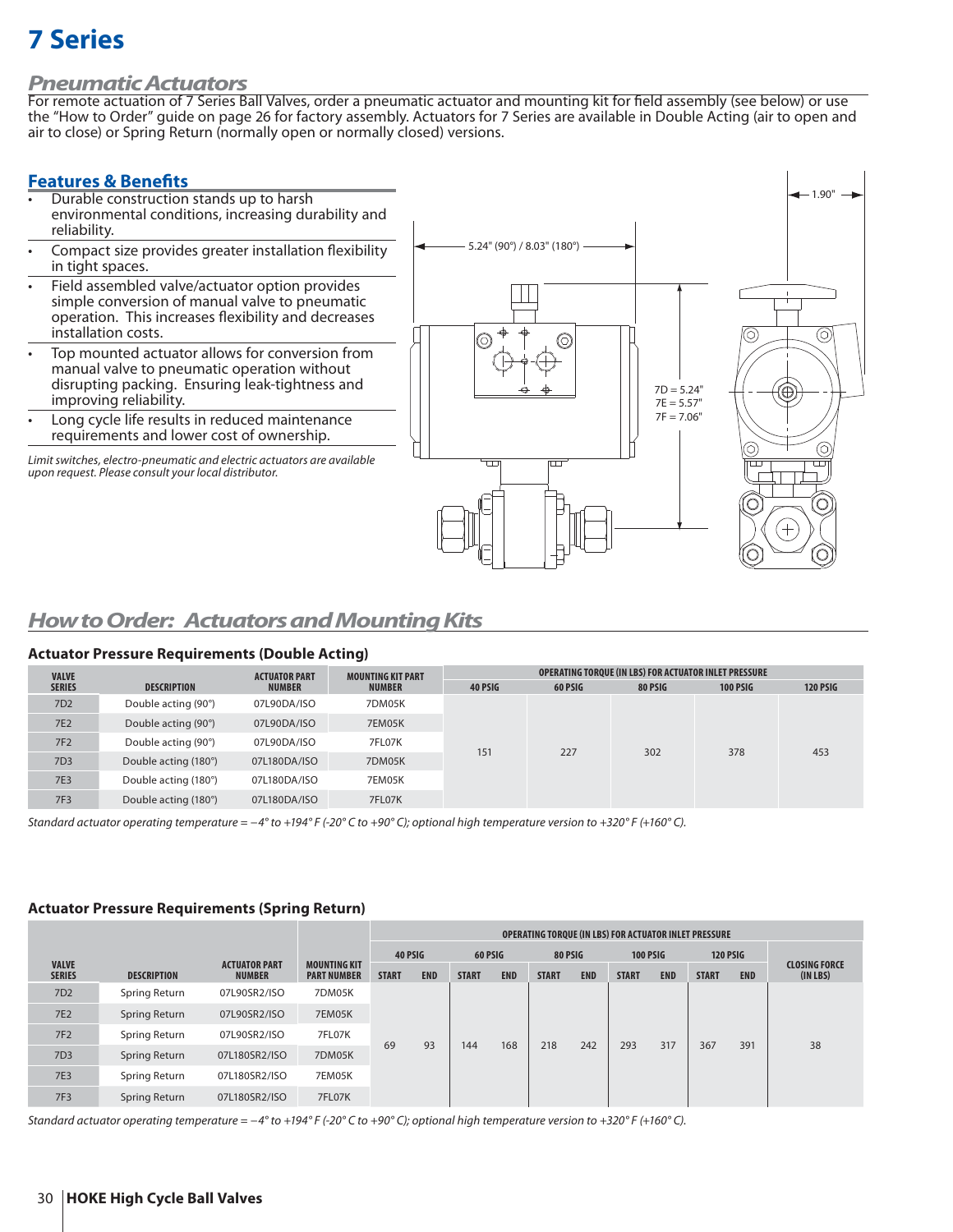### *Valve Spare Parts*

Kit contents: Seats, energized Teflon® stem seals, thrust washer, body seal, TFR-61 rebuild instructions. **Standard items in bold.** 

**R7 E G V**

#### *Valve Size*

- **D (Cv Range 1.0 to 3.8)**
- **E (Cv Range 4.0 to 12.5)**
- **F (Cv Range 7.5 to 38.0)**

#### *Seat & Stem Seal Material*

**See 'Seat & Stem Seal Materials' table below**

## *Energized Seat Ring Material*

- **V FKM (Viton®), standard**
- **E** EPDM (−65° F to +250° F / −54° C to +121° C)

**K** Kalrez® (−58° F to +450° F / −50° C to +232° C) **Blank** Seat rings are replaced with 2 opposing curved disc springs on upstream side. Valve becomes uni-directional when choosing this

option. Not available on 3–way valves.

#### **Seat & Stem Seal Materials**

| <b>DESIGNATOR</b> | <b>SEAT</b>                 | <b>ENERGIZED STEM SEALS</b>      | <b>BODY SEAL</b>                 | <b>THRUST WASHER</b> |
|-------------------|-----------------------------|----------------------------------|----------------------------------|----------------------|
| G (standard)      | 15% graphite-filled Teflon® | Graphite-filled Teflon®/Elgiloy® | <b>PTFE</b>                      | <b>PTFE</b>          |
| O                 | <b>PTFE</b>                 | Graphite-filled Teflon®/Elgiloy® | FKM (Viton <sup>®</sup> ) o-ring | <b>PEEK™</b>         |
|                   | PEEK™                       | Graphite-filled Teflon®/Elgiloy® | <b>PTFE</b>                      | <b>PEEK™</b>         |
| R                 | <b>PTFE</b>                 | Graphite-filled Teflon®/Elgiloy® | <b>PTFE</b>                      | <b>PTFE</b>          |
|                   | PTFE                        | Graphite-filled Teflon®/Elgiloy® | <b>PTFE</b>                      | <b>PEEK™</b>         |
| U                 | <b>UHMWPE</b>               | Graphite-filled Teflon®/Elgiloy® | <b>PTFE</b>                      | <b>PEEK™</b>         |
|                   | TFE (Viton®)                | Graphite-filled Teflon®/Elgiloy® | <b>PTFE</b>                      | <b>PEEK™</b>         |